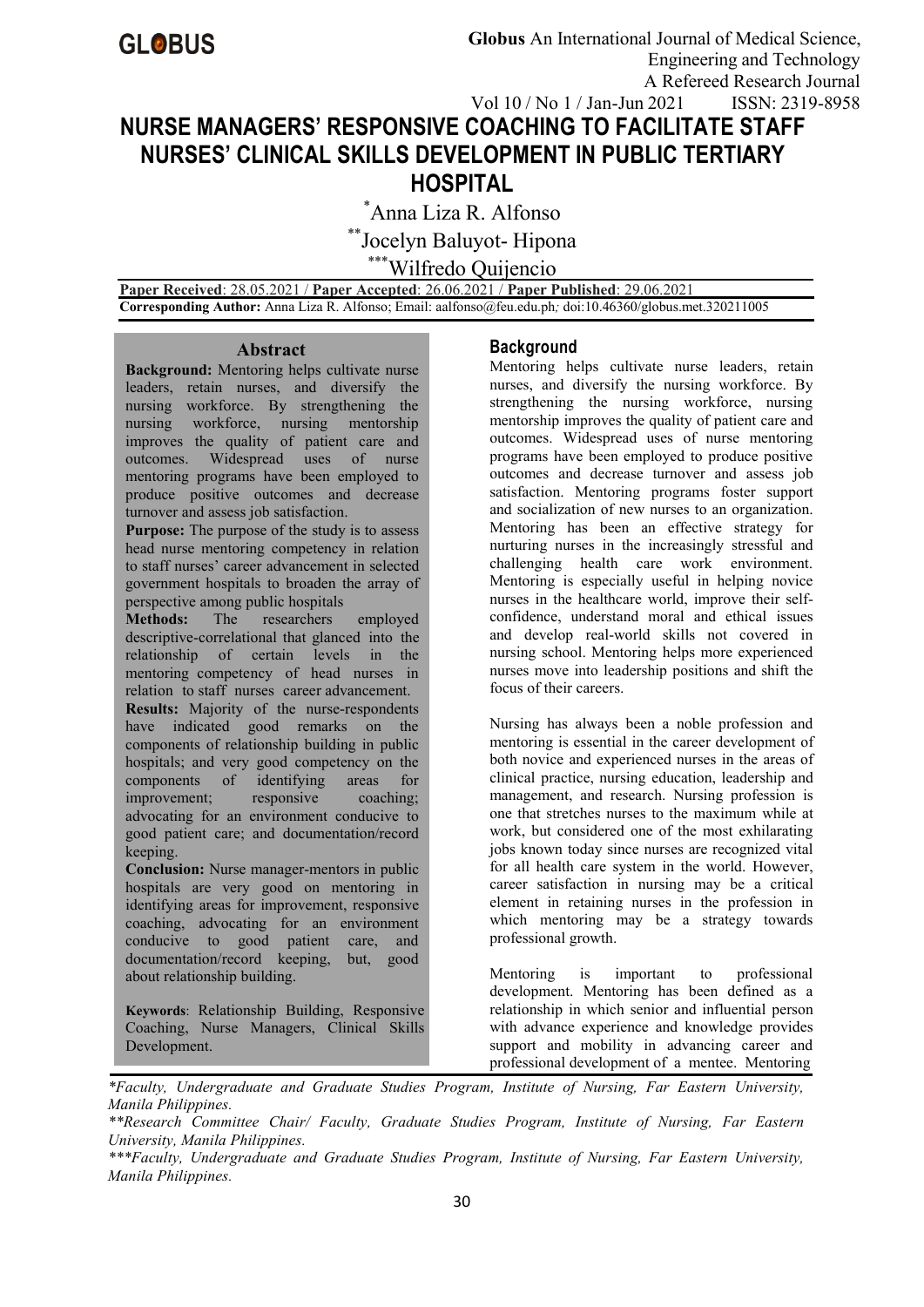has proven to be a successful way of facilitating the professional growth and development of recently graduated nurses and other nurses transitioning to a new role. Mentoring is not only a benefit to novice nurses but to the nurse mentors in practice as it encourages them to keep up-to-date regarding nursing knowledge, keeps their skills fresh, and pushes these nurses to adhere to evidence-based practices (Denman, 2017).

Competence is a multifaceted and dynamic concept that refers to the understanding of knowledge, clinical skills, interpersonal skills, problem-solving, clinical judgment, and technical skills by the different professions (Woods and Early, 2014). Other definitions include fundamental abilities and capabilities to do the job well, and use descriptive language such as traits, capabilities, intelligence, and human abilities to describe competence. Actual competencies are specific skills and behaviors. Some authors believe that competencies can be learned but some are inherited, that some competencies are skills that decrease when not used, and that some are on a continuum. Organizations are being encouraged to identify competencies that employees need to operate successfully. These competencies then can be used in selection, promotion, appraisal, and career guidance. (Carroll access and Barnes, 2015)

Given the changing dynamics of the health care system, the current structure for nursing career advancement needs careful reevaluation and reconceptualization. Presently, most career advancement structure emphasizes and rewards staff nurse's abilities and competencies in their clinical practice areas. The structure does not incentivize nurses to be leaders at the end of care, nor does encourage clinical nurses to pursue, engage and/or acquire a formal advanced degree, while remaining in clinical or frontline of nursing practice.

The purpose of the study is to assess head nurse mentoring competency in relation to staff nurses' career advancement in selected government hospitals to broaden the array of perspective among public hospitals for nurses to move towards identifying, designing and implement a career advancement structure within clinical practice that allows nurses prepared to a higher level of education and training in clinical practice, contribute and articulate nursing's role to high quality health care among multi-disciplinary care teams.

# **Methods Research Design**

The researchers employed descriptive-correlational research design in gathering the necessary

information in the study. Descriptive correlational study glanced into the relationship of certain levels or variables like the mentoring competency of head nurses in relation to staff nurses career advancement in selected government and towards a model for professional nursing development.

#### **Respondents of the Study**

The sample in this study were staff nurses working in the government hospital who experience mentoring from their nurse managers. These were nurses who provide direct patient care and currently assigned in either general nursing units or special areas of the hospital. Non- probability convenience sampling method was used to select the participants in the study.

#### **Research Instrument**

The researcher used three-part research<br>instrument. First part asked for profile instrument. First part characteristics of staff nurse respondents; second part pertained to Mentoring Competency Assessment Tool, adopted from an open-access and validated Clinical Mentoring Toolkit; and third part referred to Clinical Advancement Assessment Tool, adopted from an open and validated Employee Career Development Questionnaire. Mentoring competency was evaluated using a 4-point Likert scale. The 20- item mentoring competency research instrument is an open-access validated instrument often used in international studies to identify the impact of mentoring program.

#### **Statistical Treatment of Data**

The data gathered in this study were statistically treated trial the Statistical Package for Social Sciences Software (SPSS) program software. In finding the answers to specific problems, the researcher used the following tools: frequency and percentage, weighted mean, T-Test, Analysis of Variance (ANOVA), and Pearson R.

### **Ethical Consideration**

Ethical guidelines were followed for the whole research period. The researcher submitted the study for review and approval of the Ethics Review Board of the university. It followed the National Ethical Guidelines for Health and Health-Related Research 2017 prepared by the Philippine Health Research Ethics Board.

#### **Results**

The largest age group among the sample was between 21 to 29 years old with 68.3%. Incidentally, none of the staff nurse respondents was over 50 years old. Majority of the respondents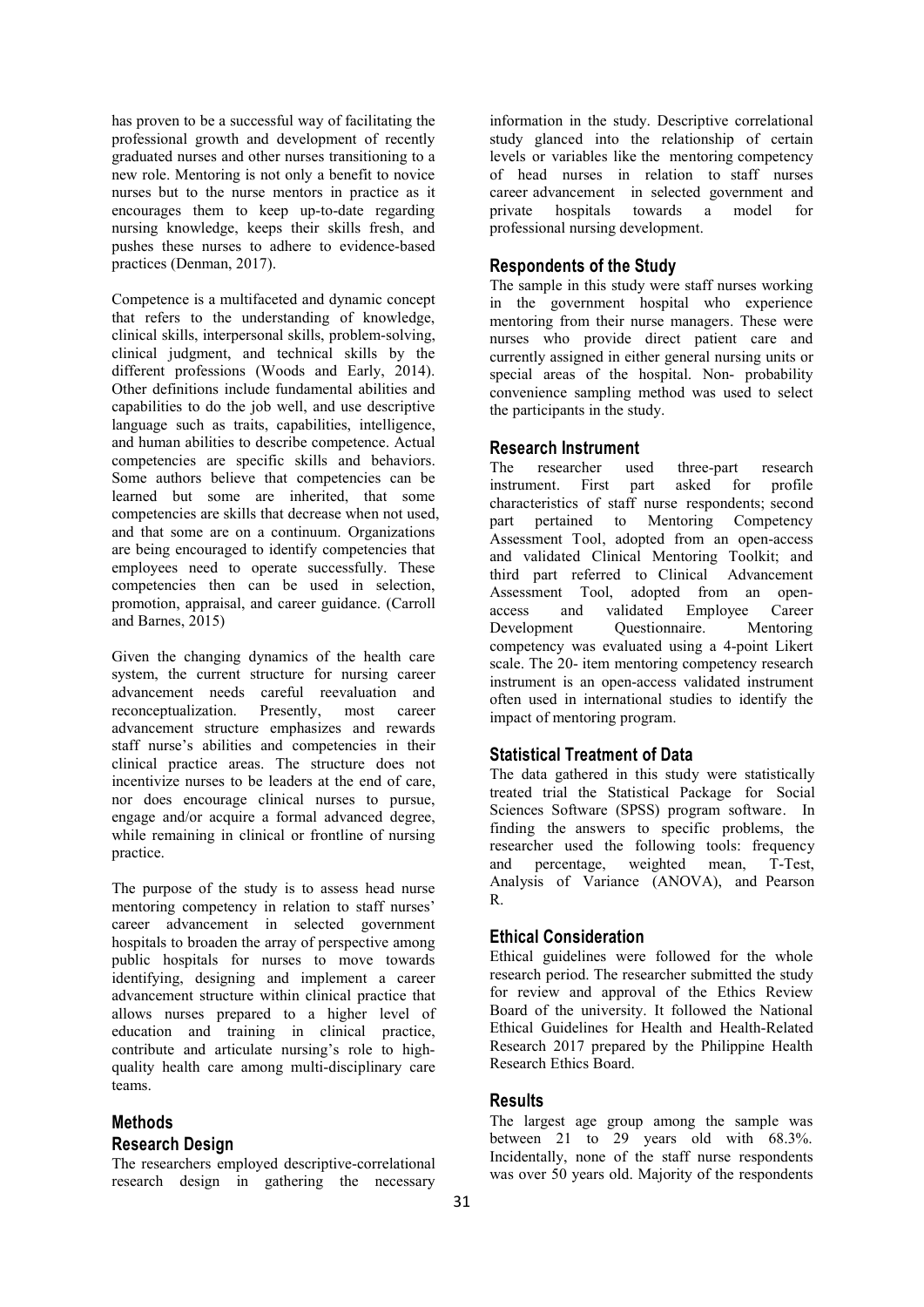are millennials and relatively new in the profession. The older and experienced nurses usually move on to seek out other professional career opportunities outside the country. Incidentally, early retirement or migration option may be a factor for fewer middle aged respondents. The greater proportion of younger nurses is a reflection of the current nursing population being dominated by millennial graduates practicing and gaining clinical experience. Middle-aged nurses have relatively low population which may be indicative that most of the nurses in this particular generation have already emigrated or have engaged in a different career path.

Majority are female with 76.9% which comprise three times the number of males with only 23.1%. This proportion asserts that nursing profession remains a female-dominated vocation. Sex profile relates to the notion that sex differences may be associated to various workplace variables as well as mentoring benefits and opportunities for career advancement. Females are seen as natural care providers, their natural instinct to tend for their young is honed through evolution and through the formalization of the nursing profession.As proof to their instinctive compassion, female nurses dominate the profession. However, at the turn of the century, male nurses have entered the profession because of the greater demand for care of appreciation workers. What used to be female-only profession now exists in diversity as evidenced by nurses from different age, sex, race and backgrounds who can respond to the challenge of caring and compassionate profession that is nursing.

Most of the staff nurse participants have Bachelors degree in (89.4%). Only few have Masters degree (10.6%) and no one has Doctorate degree yet. Similar to age distribution, the ratio in educational qualification of the staff nurse respondents may also be attributed to generational diversity in the current workforce in which the vast majority younger generation of nurses had not been quite motivated to invest on education. Nurse managers and staff nurses all share in the responsibility of adopting strategies to foster good co-worker and supervisor relationships and establishing policies and systems that reduce the risk for fatigue and

related health problems in the workplace. Perceptions on efficient mentoring and positive practice environment may vary across ranks in position in the hospital setting.

The group of respondents who had been working anywhere between 5 and 10 years represented the most numerous respondents (80.9%). Nursing experience among the staff nurse respondents may also be attributed to several workplace variables that may have an implication on the current nursing workforce. Experience is considered as the best teacher and the impact of productive experience cannot be underestimated. Work place experience is not left out especially among nurses when they hold an important job in coping with stress and challenges. Length of experience which includes effective management of usual sources of stress, that is workload, leadership/management issues, professional conflicts and emotional demands of caring, have been identified consistently by nurses for many years and it is not surprising that they all relate to the main generic characteristics of practice. The longer a nurse is in the service, the more he gets accustomed to the way hospital duty works.

The staff nurse respondents are currently employed or connected with public hospitals (49.7%). Hospital of employment can be integrated as factor of work environment, administrative support mechanisms, and professional advancement in which mentoring program somehow benefits career development of staff nurses. Working in government hospital is perceived to be compounded with heavier work load in which most nurses work for 40 to 50 hours a week. This might be equated with mentoring program which affects nurses' performance in their workplace. Some hospitals have typically limited bed capacity yet more equipped and offer more personalized care. Because of the standards maintained from various accrediting agencies, they are more expensive due to highly specialized care. Amenities and equipment are readily available to both staff and patients, enhancing efficiency and resourcefulness. Having more mentors at work and having more time for research engagement maximizes healthcare workers' performance towards professional development.

**Table 1: The Assessment of Staff Nurse Respondents of Their Nurse Managers' Mentoring Competency in Public Hospitals in Terms of Relationship Building**

| Variables                                                                    | <b>Overall Mean</b> | <b>Verbal Interpretation</b> |
|------------------------------------------------------------------------------|---------------------|------------------------------|
| 1. The mentor shows respect for mentees' experiences, ideas, 3.24            |                     | Competent Enough             |
| and contributions and encourages them to speak out                           |                     |                              |
| freely and ask questions.                                                    |                     |                              |
| The mentor demonstrates active listening skills such as $\vert 3.33 \rangle$ |                     | <b>Highly Competent</b>      |
| allowing - wait time for responses and encouraging                           |                     |                              |
| mentees to express ideas and make recommendations.                           |                     |                              |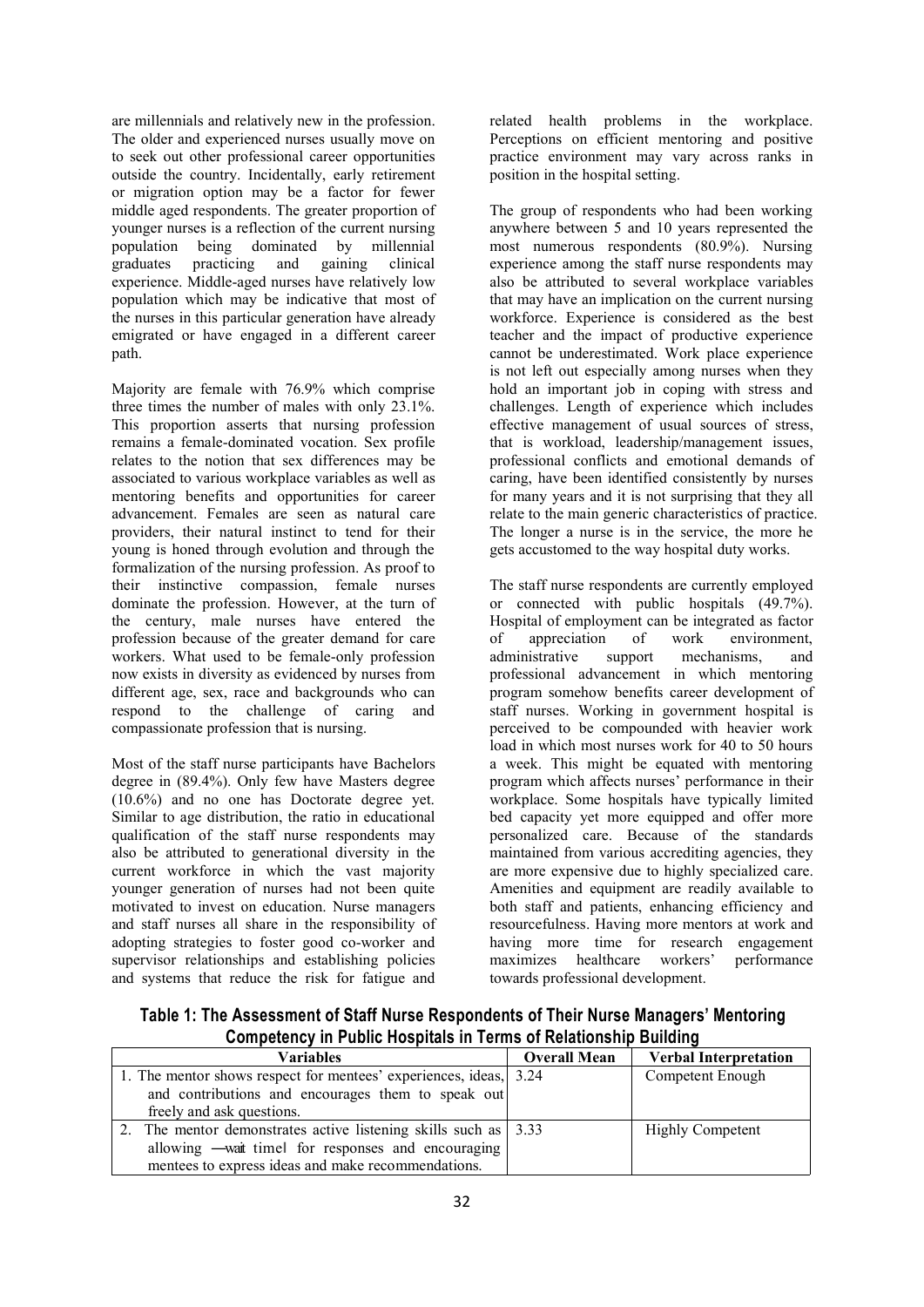| 3. The mentor demonstrates good working relationships           | 3.10 | Competent Enough        |
|-----------------------------------------------------------------|------|-------------------------|
| with the other team and staff of different areas.               |      |                         |
| 4. The mentor demonstrates good working relationships with 3.09 |      | Competent Enough        |
| all of the patients confined in area of assignment.             |      |                         |
| Overall Mean                                                    | 3.19 | <b>Competent Enough</b> |

Legend: 3.26 - 4.00 – Highly Competent / Very high / Very good, 2.51 - 3.25 - Competent Enough / High / Good, 1.76 - 2.50 – Incompetent / Low / Average, 1.00 - 1.75 – Very Incompetent / Very low / Poor

Majority of the nurse-respondents have indicated high competency on the components of relationship building in public hospitals. The strongest factor in the assessment of staff nurse respondents pertains to the mentor who demonstrates active listening skills. The relationship could promote the professional and personal growth of the protege through coaching, support, and guidance. Proteges have the opportunity to ask questions and share their concerns and problems with their mentors about career planning and career advancement in the organization. Ideally, mentors provide support, challenge, and vision to their protege through a formal or informal process described a mentee as a junior professional who has less training and skills than their mentor does.

Mentoring, one form of relationship-building, is an opportunity for nurturing potential in someone who wants to grow and develop. Mentoring can take the traditional form of an ongoing relationship in which a mentor and a mentee meet on a regular basis to help the mentee develop her/his career, or it can be a shorter-term process of helping to nurture a mentee's growth during one or a few teachable moments. New nurses struggle during their transition to the clinical setting. The biggest obstacle is the giving and receiving of feedback. When novice nurses receive criticism, they often take it personally or as an attack on their competence. Incorporating a hospital-based education program on how to give and receive feedback for both mentors and mentees would assist mentors in their role. By addressing issues in building good relationship in a hospital setting before beginning the mentor–mentee relationship, new nurses would be better prepared to begin their transition into the profession.

| <u>UU mpuunu mpuu muutamaa ka ka muutamaa ka maalinna muutamaa ka ka mpuu mpuu muuta ka m</u>                                       |       |                          |
|-------------------------------------------------------------------------------------------------------------------------------------|-------|--------------------------|
| Variables                                                                                                                           | Mean  | Verbal<br>Interpretation |
| The mentor constantly assesses the mentees' needs and<br>accurately identifies deficits in quality of care in the assigned<br>area. | 3.25. | Competent Enough         |
| 2. The mentor assesses and identifies the needs across hospital<br>units that could be addressed with assistance and support.       | 4.00  | <b>Highly Competent</b>  |
| 3. The mentor encourages self-assessment of mentee's strengths<br>and needs for improvement.                                        | 2.92  | Competent Enough         |
| The mentor demonstrates effective feedback and instruction<br>4.<br>mechanism that are appropriate to the mentee's needs            | 3.05  | Competent Enough         |
| <b>Overall Mean</b>                                                                                                                 | 3.31  | <b>Highly Competent</b>  |

**Table 2: The Assessment of Staff Nurse Respondents of Their Nurse Managers' Mentoring Competency in Public Hospitals in Terms of Identifying Areas for Improvement**

Legend: 3.26 - 4.00 – Highly Competent / Very high / Very good, 2.51 - 3.25 - Competent Enough / High / Good, 1.76 - 2.50 – Trialpetent / Low / Average, 1.00 - 1.75 – Very Incompetent / Very low / Poor

Majority of the nurse- respondents have indicated very high remarks on the components of identifying areas for improvement in public hospitals. The strongest factor in the assessment of staff nurse respondents pertains to the mentor who assesses and identifies the needs across hospital units that could be addressed with technical assistance and support. A strong clinical mentorship is essential to have staffing levels and skill mix based on patient dependency, not on numbers of beds. Nurses need time to provide the care their patients need. Nurse managers should

manage their nursing workforce directly. Nurses need a work environment that is well equipped and promotes patient dignity. Patient care should never be compromised by a lack of resources. Nurse mentors with influence and real power on trust and commissioning boards can make tremendous difference in performing competent practice. Nurse mentor must brainstorm ways to maximize effective use of your time each day. It is important to emphasize cultural awareness as essential to giving complete, patient-centered care. Different cultural beliefs and values influence a patient's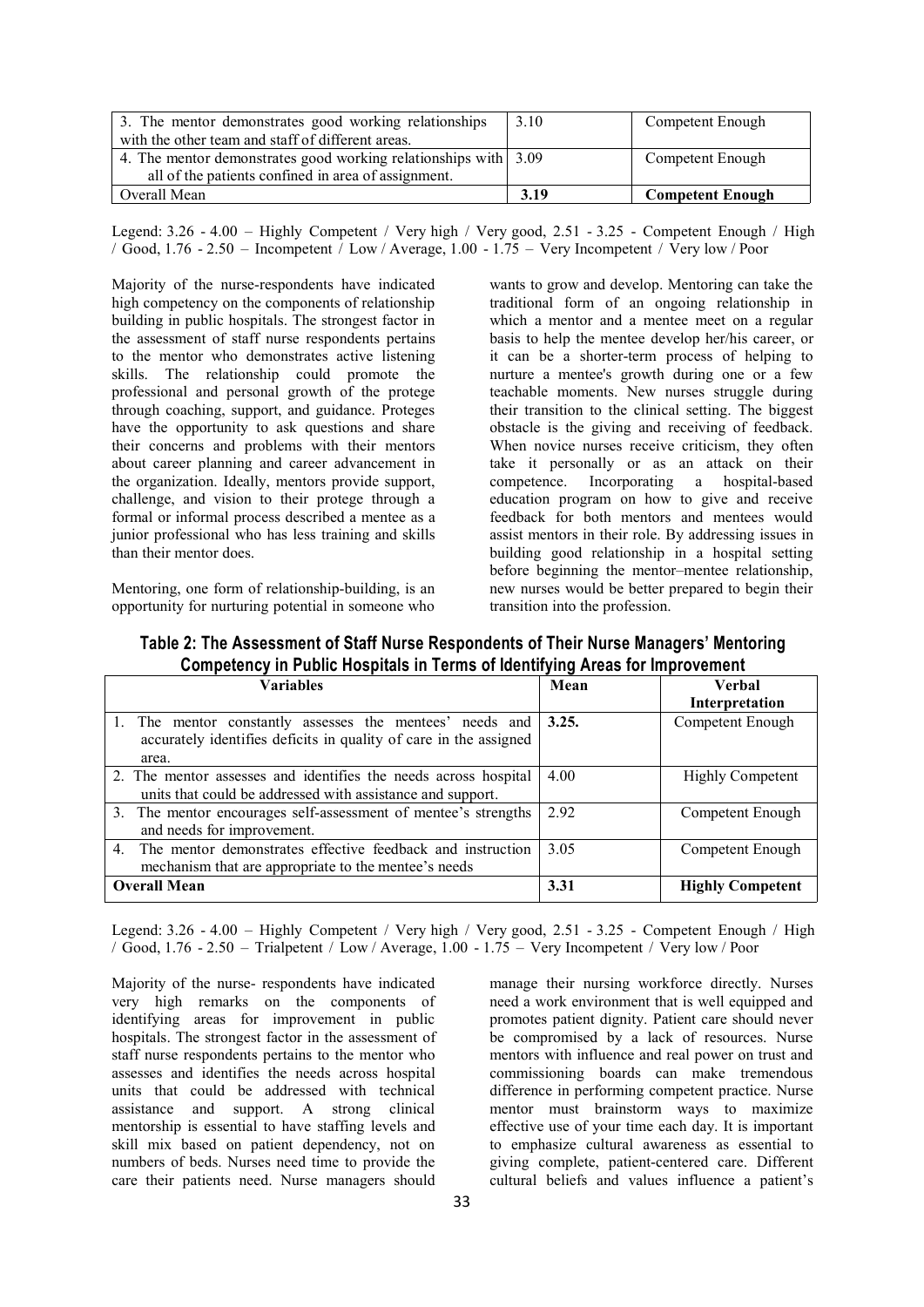view of health, wellness, care, acceptance of and adherence to treatment, and even death. Tackling work with a sense of professionalism reflects dedication to the altruistic ideals of the nursing profession. Nurses should always exhibit professionalism in front of patients, but also with colleagues as well. Nurses must be problem-solvers. Time and resources are always in short supply, and the to-do list is long. Skills that help bring these into balance will make your life much easier. Critical thinking integrates information, evidence, outcomes, and experiences, and translates them into effective plans and solutions for patients. Nurses are on the front lines dealing intensely with

patients, their families, and barriers in the healthcare system. Maintaining compassion is essential to providing good care.

Identifying areas for improvement is one systematic approach used by mentors to improve productivity and competence, through a process of analysis, intervention selection and design, development, implementation, and evaluation designed to influence human behavior and accomplishment. The principal goal is to identify and develop a set of interventions that solve or mitigate barriers to performance and professional development of nurses.

| <b>Variables</b>                                                                                                                                                          | Mean |                     |
|---------------------------------------------------------------------------------------------------------------------------------------------------------------------------|------|---------------------|
| 1. The mentor identifies and takes advantage of —teaching moments when<br>it is need and demonstrates a strong foundation in clinical skills,<br>knowledge, and judgment. | 4.00 | Highly<br>Competent |
| 2. The mentor makes follow-up with the mentee on gaps or issues<br>identified in previous mentoring sessions                                                              | 3.96 | Highly<br>Competent |
| 3. The mentor models effective patient communication strategies through<br>open-ended questions.                                                                          | 3.02 | Competent<br>Enough |
| 4. The mentor gives enough time and instruction to ensure that mentee gets<br>a clear understanding of concepts.                                                          | 3.34 | Highly<br>Competent |
| <b>Overall Mean</b>                                                                                                                                                       | 3.58 | Highly<br>Competent |

**Table 3: The Assessment of Staff Nurse Respondents of Their Nurse Managers' Mentoring Competency in Public Hospitals in Terms of Responsive Coaching**

Legend: 3.26 - 4.00 – Highly Competent / Very high / Very good, 2.51 - 3.25 - Competent Enough / High / Good, 1.76 - 2.50 – Trialpetent / Low / Average, 1.00 - 1.75 – Very Incompetent / Very low / Poor

Majority of the nurse-respondents have indicated very high remarks on the components of responsive coaching in public hospitals. The strongest factor in the assessment of staff nurse respondents pertains to the mentor who identifies and takes advantage of - teaching moment‖ when it is needed and demonstrates a strong foundation in clinical skills, knowledge, and judgment. Nurse managers' coaching is critical to the success of any organization. They are the key interface with patients and nursing staff. Coaching is an effective way to develop confidential relationship with a seasoned leader who sustains performance while providing an exploratory environment. When

coaching services are requested by staff nurses, this is the ideal platform for building a strong coaching relationship. But no matter what the circumstance, the coaching relationship must be built on mutual respect, reflective thinking, and honest, nonthreatening communication. Understanding that a coaching relationship is not a personal friendship is critical to success. The ability to agree on a desired course establish structured goals, and communicate effectively about progress toward goals is the foundation for effective coaching. Personal issues might come up in the relationship, but they should be kept to a minimum.

# **Table 4: The Assessment of Staff Nurse Respondents of Their Nurse Managers' Mentoring Competency in Public Hospitals in Terms of Advocating for An Environment Conducive to Good Patient Care**

| Variables                                                                                                       | Mean | Verbal<br>Interpretation |
|-----------------------------------------------------------------------------------------------------------------|------|--------------------------|
| The mentor refers mentees to appropriate resources such as I<br>policy guidelines and clinical reference tools. | 3.34 | <b>Highly Competent</b>  |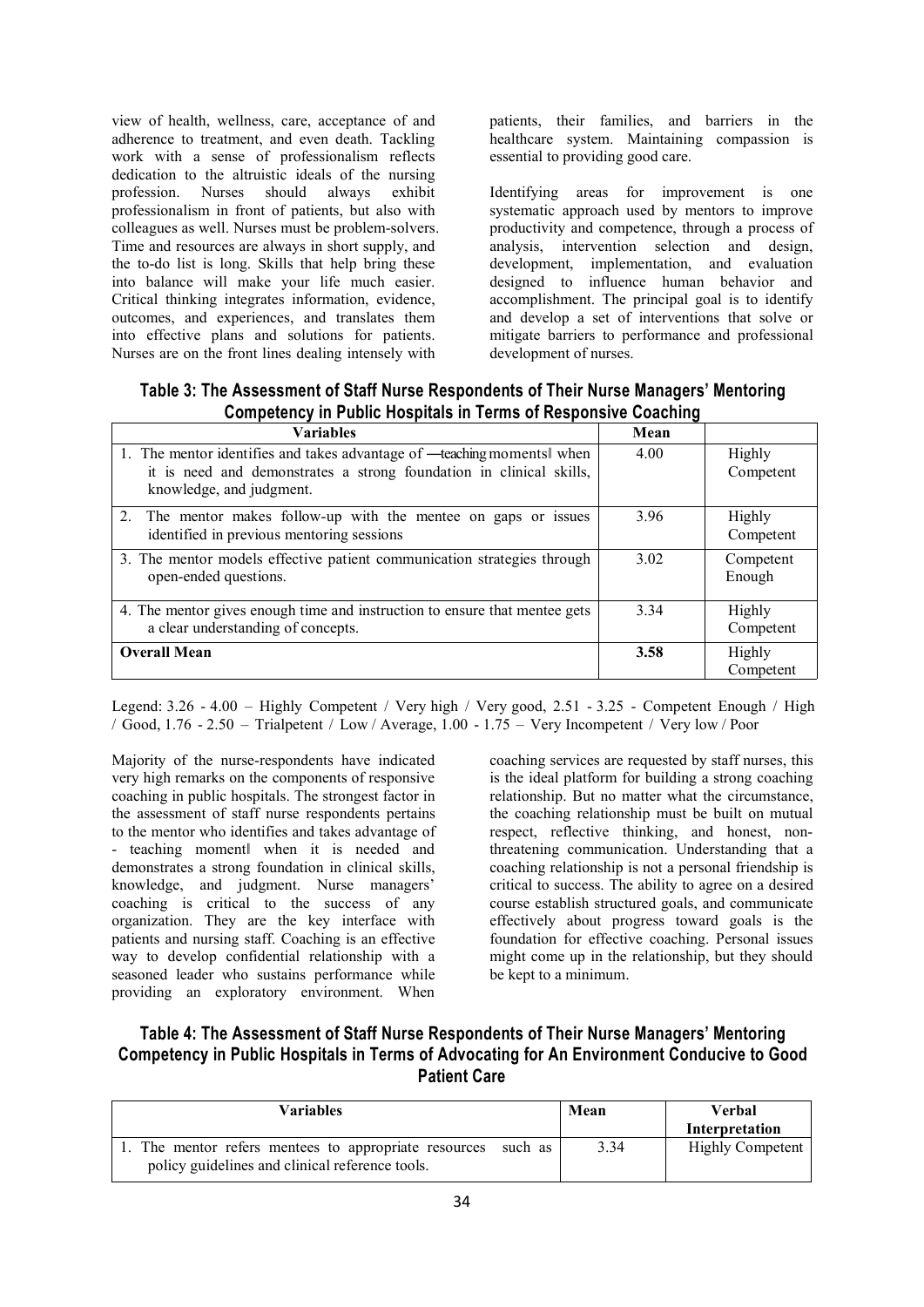| 2. The mentor helps mentees problem-solve ways to promote a    | 3.19 | Competent               |
|----------------------------------------------------------------|------|-------------------------|
| multidisciplinary approach to care at the site.                |      | Enough                  |
| 3. The mentor provides an appropriate technical assistance     | 3.08 | Competent               |
| regarding systems-level change at the site particularly        |      | Enough                  |
| improving patient flow.                                        |      |                         |
| 4. The mentor recognizes mentees' accomplishments in providing | 3.96 | <b>Highly Competent</b> |
| quality care and promotes good work climate that motivates     |      |                         |
| efficient coordination across nursing units                    |      |                         |
| <b>Overall Mean</b>                                            | 3.39 | <b>Highly</b>           |
|                                                                |      | Competent               |

Legend: 3.26 - 4.00 – Highly Competent / Very high / Very good, 2.51 - 3.25 - Competent Enough / High / Good, 1.76 - 2.50 – Incompetent / Low / Average, 1.00 - 1.75 – Very Incompetent / Very low / Poor

Majority of the nurse-respondents have indicated good to very good remarks on the components of advocating for an environment conducive to good patient care in public hospitals. The strongest factor in the assessment of staff nurse respondents pertains to the mentor who recognizes mentees' accomplishments in providing quality care and promotes good work climate that motivates efficient coordination across nursing units. Just as health care workers have a duty of care to their patients, mentors have a fundamental duty of care to their staff nurses – to create a healthy work environment for them. Nurse managers have the potential to lead the way in improving health and health care for all, but in order to realize that potential they must operate in an environment that is safe, empowering, and satisfying. designed not only to support and facilitate state-of-the-art medicine and technology, patient safety, and quality patient care, but also to embrace the patient, family, and caregivers in a psycho-socially supportive therapeutic environment.

| Table 5: The Assessment of Staff Nurse Respondents of Their Nurse Managers' Mentoring |
|---------------------------------------------------------------------------------------|
| Competency in Public Hospitals in Terms of Documentation/Record Keeping               |

|    | <b>Variables</b>                                                                                                                                                                        | Mean | <b>Verbal</b><br>Interpretation |
|----|-----------------------------------------------------------------------------------------------------------------------------------------------------------------------------------------|------|---------------------------------|
|    | The mentor keeps accurate records of mentorship visits; uses appropriate<br>tools to provide effective feedback to mentee regarding documentation in<br>patient charts and other forms. | 3.34 | Highly<br>Competent             |
| 2. | The mentor provides feedback to mentee regarding training technical<br>assistance needs, and made recommendations to appropriate people.                                                | 3.09 | Competent<br>Enough             |
| 3. | The mentor creates an effective process to address problems that often occur<br>in the exchange of information across hospital units.                                                   | 3.58 | Highly<br>Competent             |
| 4. | The mentor maintains good communication with mentees by providing<br>enough guidance that is essential for improving nursing practice.                                                  | 3.07 | Competent<br>Enough             |
|    | <b>Overall Mean</b>                                                                                                                                                                     | 3.27 | <b>Highly</b><br>Competent      |

Legend: 3.26 - 4.00 – Highly Competent / Very high / Very good, 2.51 - 3.25 - Competent Enough / High / Good, 1.76 - 2.50 – Incompetent / Low / Average, 1.00 - 1.75 – Very Incompetent / Very low / Poor

Majority of the nurse- respondents have indicated good to very good remarks on the components of documentation/record keeping in public hospitals. The strongest factor in the assessment of staff nurse respondents pertains to the mentor who creates an effective process to address problems that often occur in the exchange of information across hospital units. The documentation in the health system takes place in order to fulfill administrative and clinical purposes, while in the bibliography various nursing documentation types are reported:

notes of narrative type, the files which are directed to the problem, the files which are directed to the source, the recording by exception, the Kardex, the recording of each case and the electronic files. Even though the rules for a successful nursing documentation are many, qualitative nursing documentation should remain the focus point so that sufficient and individualized care of the patients is ensured.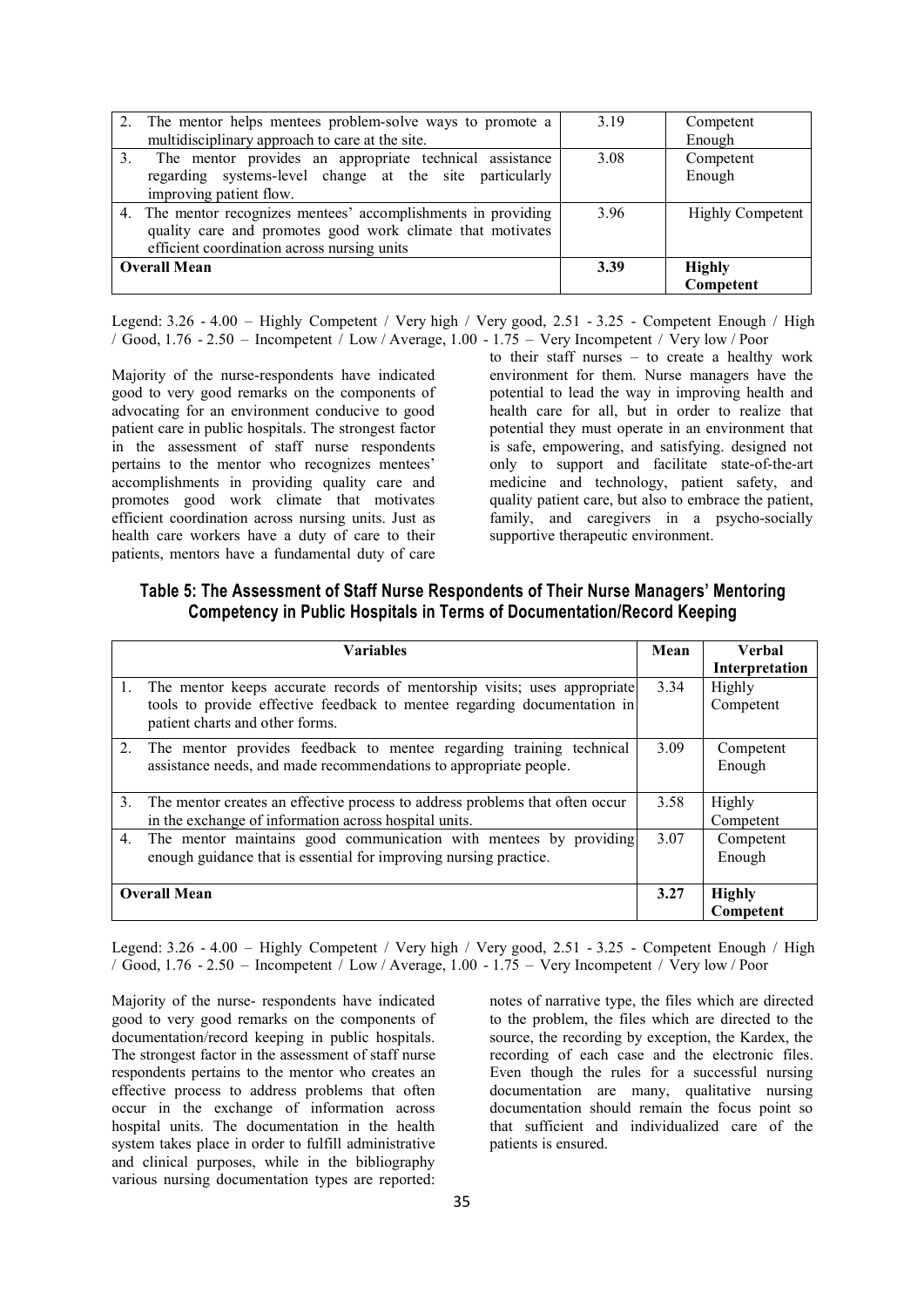#### **Discussion**

Majority of the nurse-respondents have indicated good remarks on the components of relationship building in public hospitals; and very good competency on the components of identifying areas for improvement; responsive coaching; advocating for an environment conducive to good patient care; and documentation/record keeping. The strongest factor in the assessment of staff nurse respondents pertains to responsive coaching  $(x, 3.58)$  and the weakest remarks on relationship building  $(x 3.19)$ .

Nurse managers who are highly competent in mentoring in clinical practice play an important role in facilitating the development of staff's clinical skills and experience. Mentor's support role is important to staff nurses' experiences of practice learning and positive mentor experiences affect nurses' decisions to remain in the nursing profession. Much of the mentoring responsibility and transfer of clinical knowledge to the novice nurses are also the mentor's responsibility. Novice nurses must be mentored by an expert or trained nurse mentor in their placement during these clinical practice periods. The mentor plays an important role in the novice nurses' learning and growth as professionals.

Nurse mentors have diverse needs for support in building their mentoring competence. Hence, healthcare organizations should provide nursing mentors with education that is based on their individual levels of mentoring competence. Nurses should also be encouraged to use time for reflective discussion with students during clinical practice. Mentoring is a vital process in nursing; it is a means for experienced nurses to orient and to facilitate acclimation of novice nurses to their new role. This process involves the art and science of guiding another through the purposeful actions of inspiring, coaching, teaching, directing, and leading an individual to a new place of cognition (Metcalfe, 2018). Nurses teach and help other nurses by mentoring, which are crucial to maintain competency, encourage professional expertise, and promote leadership.

The mentor provides direction to work independently, promotes critical reasoning, and assures provision of standardized care while guiding the mentee to follow policies and procedures. Both the mentor and mentee are engaged and committed to nurturing the relationship. This nurturing relationship may be described as a covenant between the mentor, one who shares his experience and expertise, and the mentee, who looks to the expert for knowledge to contribute to personal growth, consultation, and career advancement.

The experienced mentor serves as a role model and instructor, and may work side-by-side with the mentee for the first few weeks of employment. The mentoring relationship may occur as a result of a structured orientation program and provide a smooth transition into the workplace. This arrangement encourages a balance of working independently, promotes critical reasoning, and assures provision of safe-effective care while following policies and procedures.

Responsive coaching has a positive impact on nurse retention, transition of the newly hired nurse, nurse satisfaction and engagement. Through increased nurse satisfaction and engagement, coaching may also support the improvement of patient satisfaction and outcomes. The nurse manager help employees develop good network. An important factor in the effectiveness of mentoring programs is providing mentees with diverse perspectives on their careers and professional dilemmas. Organizations have an important decision to make when they decide to address the mentoring needs of their employees. Choosing the right path for a particular organization requires consideration of structural features (goals, training, and types of relationships),<br>matching processes, protege and mentor matching processes, protege and mentor characteristics, organizational support mechanisms, and desired outcomes.

#### **Conclusion**

Nurse manager-mentors in public hospitals are very good on mentoring and in identifying areas for improvement, responsive coaching, advocating for an environment conducive to good patient care, and documentation/record keeping, but, good about relationship building. Investment in advocacy for positive practice environment and documentation competency are vital to improvements in culture, leading to best outcomes for patients and families, and a positive fiscal bottom line for hospitals. Nurse leaders at all levels can create positive learning environments, recognizing that nurses at the bedside are crucial to staff, unit, and organizational outcomes. Mentoring is one way to support this learning environment. Valuing professional growth as the key to unit excellence can go a long way in maintaining workplace cultures that are respectful, thriving, and healthy.

#### **Conflict of Interest**

The authors declares that there are no significant competing financial, professional, or personal interests that might have influenced the performance or presentation of the work described in this manuscript.